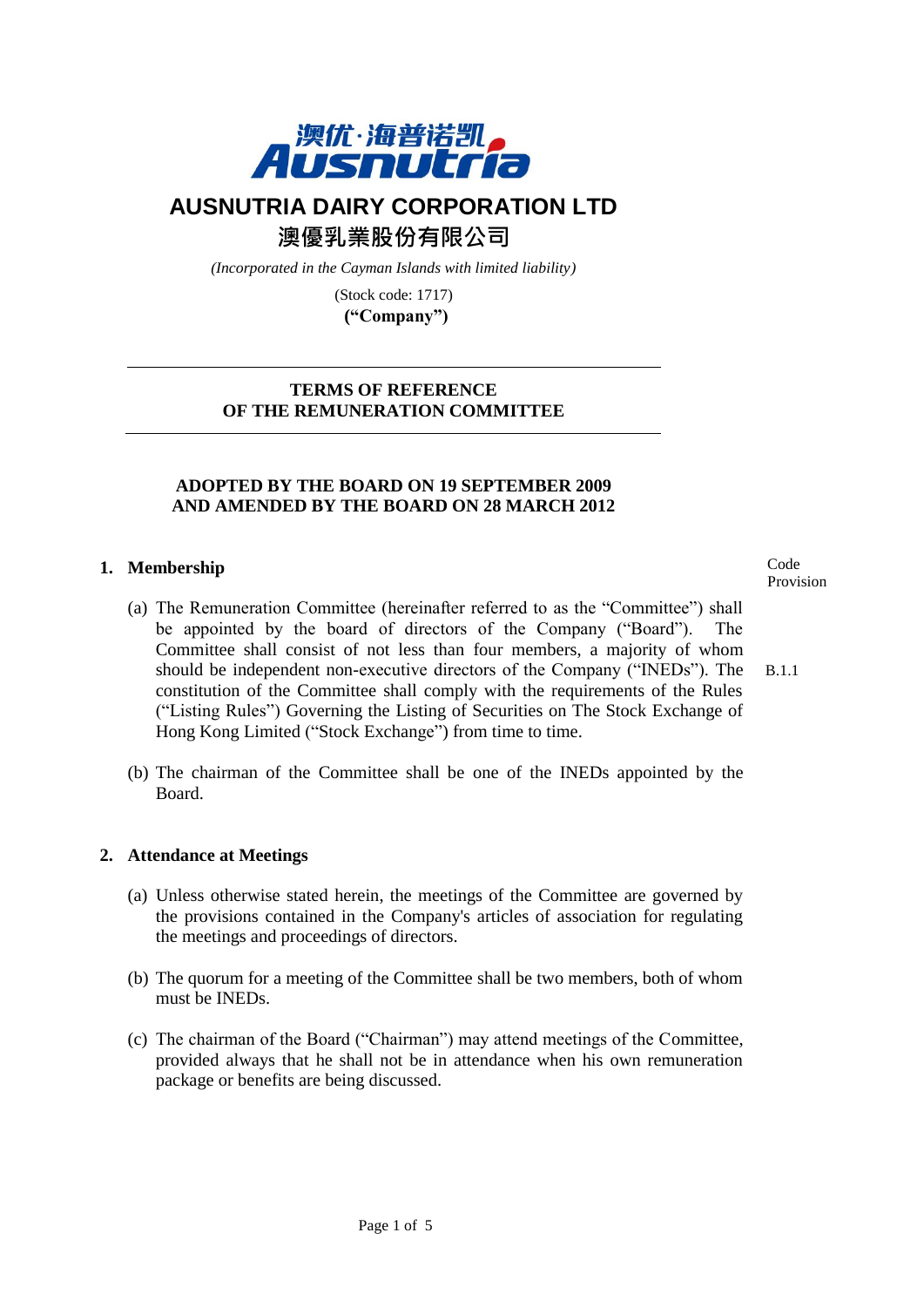- (d) The Committee may, where appropriate, invite external advisers and/or members of the management of the Company to attend the meeting to advise its members.
- (e) The company secretary shall be the secretary of the Committee who should attend all meetings of the Committee.
- (f) Members of the Committee may participate in a meeting of the Committee by means of telephone conference or similar communications equipment by means of which all persons participating in the meeting can hear each other and participation in a meeting pursuant to this provision shall constitute presence in person at such meeting.

#### **3. Frequency of Meetings**

Meetings shall be held not less than once a year. Any member of the Committee may request a meeting if he/they consider(s) that one is necessary and upon the receipt of such request, the secretary of the Committee shall convene a meeting as soon as reasonably practicable and having regard to the convenience of all members with priority given to the INEDs.

#### **4. Committee's Resolutions**

A resolution in writing signed by all members of the Committee shall be as valid and effectual as if it had been passed at a meeting of the Committee and may consist of several documents in like form each signed by one or more of the members of Committee. Such resolution may be signed and circulated by fax or other electronic communications. This provision is without prejudice to any requirement under the Listing Rules for a Board or Committee meeting to be held.

## **5. Authorities**

- (a) The Committee is authorised by the Board to review, assess and make recommendations upon any issue within its terms of reference. It is authorised to seek any information it requires from any employee or executive director and such persons are directed to co-operate with any request made by the Committee.
- (b) The Committee is authorised by the Board, and at the reasonable expense of the Company, to obtain outside legal or other independent professional advice and to secure the attendance of outsiders with relevant experience and expertise if it considers this necessary.
- (c) The Committee is to be provided with sufficient resources to discharge its duties. B.1.4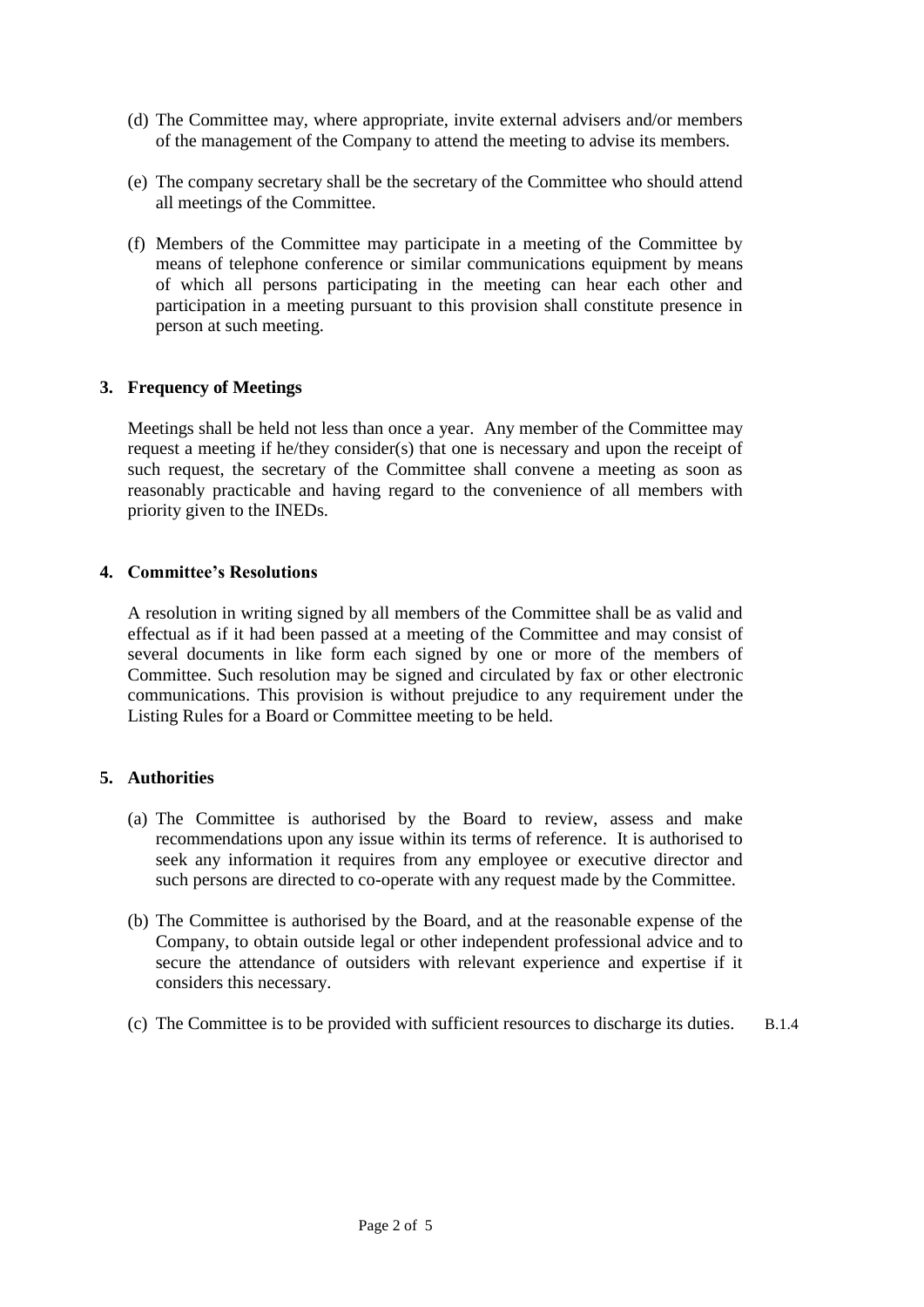#### **6. Purpose and General Responsibilities**

- (a) The purpose of the establishment of the Committee is to ensure the presence of a formal and transparent procedure for setting policy on the remuneration packages of the Chairman, the executive directors and the senior management of the Company.
- (b) The Committee is to review and make recommendations concerning the remuneration packages and benefits of the Chairman, the executive directors and the senior management of the Company as an independent and impartial committee, who have no personal financial interest in the package and/or benefits recommended and who, in the setting of those remuneration packages, will consider and give due regard to both the performance levels of, and a fair reward for, the Chairman, executive directors and the senior management of the Company and to the interest of all the shareholders of the Company in the light of the financial and commercial circumstances of the Company from time to time. No director shall be involved in deciding his own remuneration.
- (c) The Committee should utilise information obtained internally and externally to satisfy itself that basic salaries are competitive with current market conditions and that the total remuneration package/benefits are competitive with other companies of a similar size, business nature and scope as the Company.
- (d) The Committee must ensure that the Chairman, the executive directors and the senior management of the Company are fairly rewarded in the light of their contribution to the Company and their performance and that they receive suitable incentives to maintain high standards of performance and to improve their, and the Company's, performance.
- (e) The Committee should consult the Chairman and/or chief executive of the Company about their remuneration proposals for other executive directors. The Committee should have access to professional advice if necessary. B.1.1

#### **7. Duties**

The duties of the Committee shall be:

- (a) to assess, review and make recommendations to the Board, once a year or as and when required, in respect of the remuneration packages and overall benefits for the Chairman, the executive directors and the senior management of the Company;
- (b) to make recommendations to the Board in relation to all consultancy agreements and service contracts, or any variations, renewals or modifications thereof, entered into between the Company and the directors of the Company or any associate company of any of them;
- (c) to consider what details of the Chairman's and executive directors' and senior management's remuneration/benefits should be disclosed in addition to those required by law or the Listing Rules in the Company's annual report and how those details should be presented; B.1.8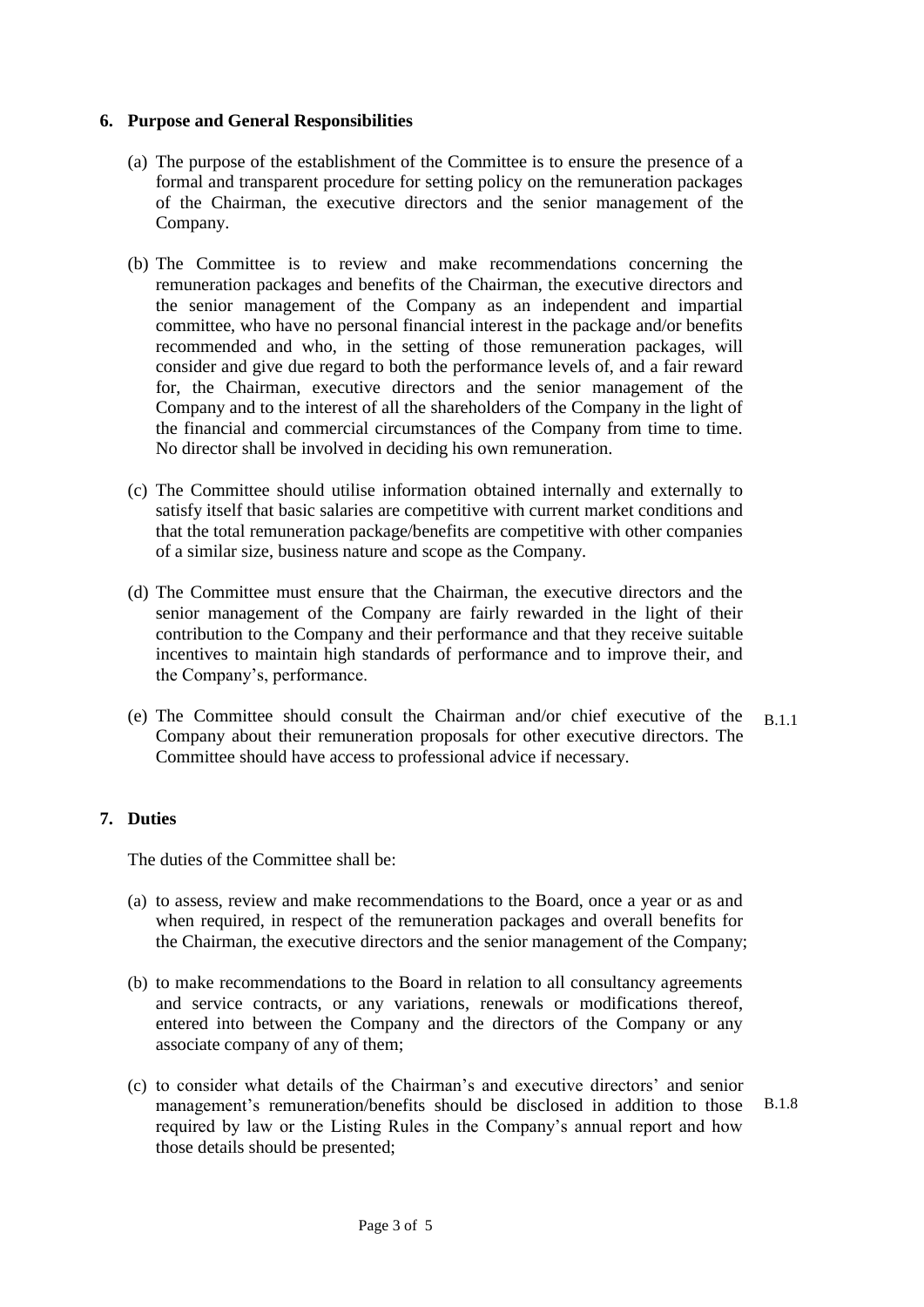- (d) to be charged with the responsibility of making recommendations to the Board on the Company's policy and structure for all directors' and senior management remuneration and on the establishment of a formal and transparent procedure for developing remuneration policy and also placing recommendations before the Board concerning the total remuneration and/or benefits granted to the directors and senior management from time to time; B.1.2(a)
- (e) to recommend, with delegated responsibility, the remuneration packages of individual executive directors and senior management, including benefits in kind, pension rights and compensation payments, including any compensation payable for loss or termination of their office or appointment, and make recommendations to the Board of the remuneration of non-executive directors. The Committee should consider salaries paid by comparable companies, time commitment and responsibilities and employment conditions elsewhere in the group; B.1.2(b) B.1.2(e)
- (f) to review the management's remuneration proposals with reference to corporate goals and objectives; B.1.2(c)
- (g) to review compensation payable to executive directors and senior management for any loss or termination of office or appointment to ensure that it is consistent with contractual terms and is otherwise fair and not excessive: B.1.2(d)
- (h) to review compensation arrangements relating to dismissal or removal of directors for misconduct to ensure that they are consistent with contractual terms and are otherwise reasonable and appropriate;  $B.1.2(g)$
- (i) to ensure that no director or any of his associates (as defined in the Listing Rules) is involved in deciding his own remuneration; B.1.2(h)
- (j) to ensure that adequate retirement arrangements are put in place and maintained in respect of the Chairman, executive directors and the senior management of the Company in the light of their performance during their time with the Company and not merely in regard to the previous one year's performance;
- (k) to enable the Company to be in a position to offer and maintain competitive and attractive overall benefits to recruit and maintain high quality personnel at the Board level;
- (l) to do any such things to enable the Committee to discharge its powers and functions conferred on it by the Board; and
- (m) to conform to any requirement, direction, and regulation that may from time to time be prescribed by the Board or contained in the constitution of the Company or imposed by the Listing Rules or applicable law.